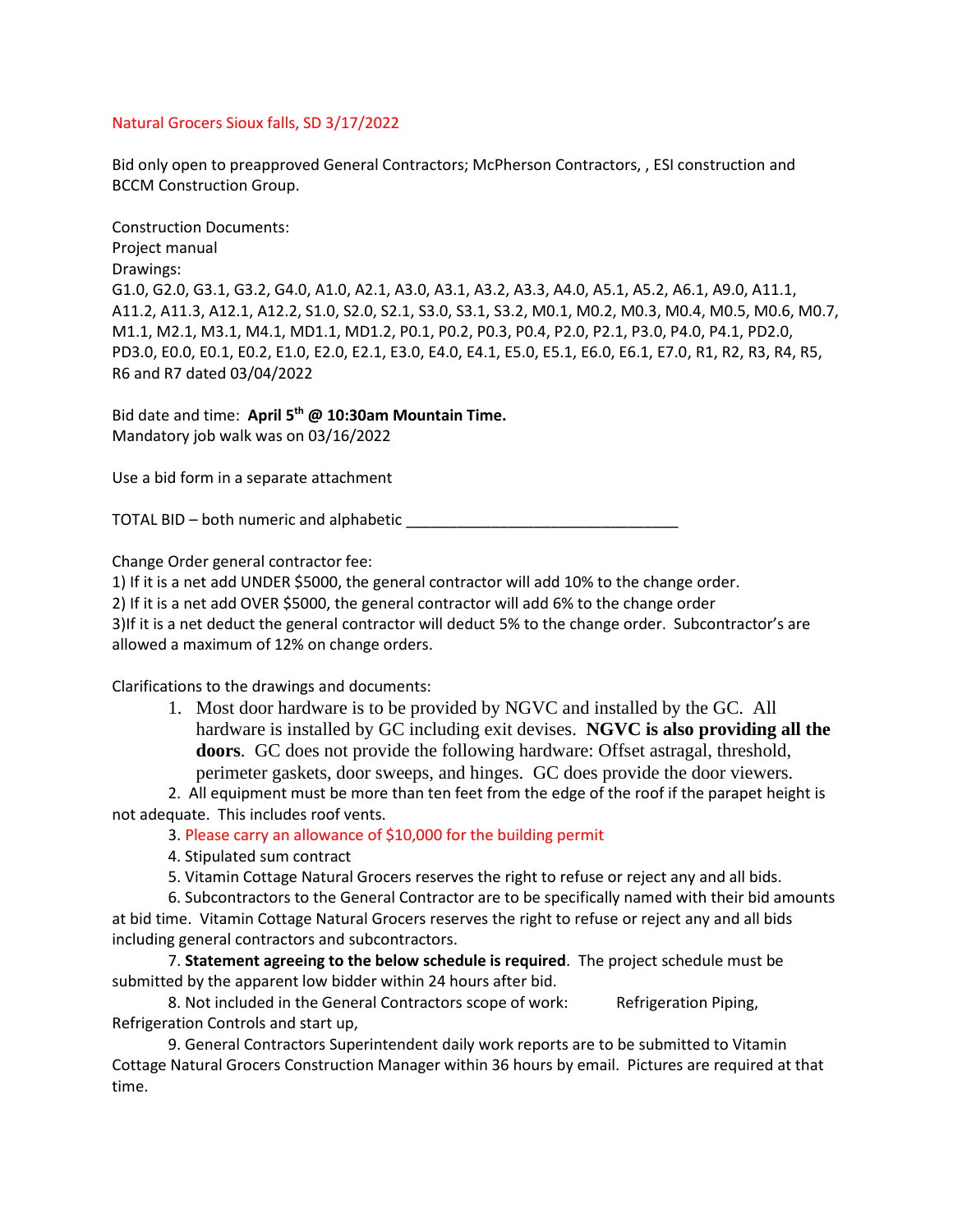10. Project staff with resume's to be included with the bid. Changes to staff only after written approval by Vitamin Cottage Natural Grocers VP of Store Construction.

11. Progress payments require lien waivers.

- 12 All new glass must be tempered
- 13. Payment and performance bond is not required.
- 14. Project Schedule:

**4/22/2022** Anticipated permit issuance

**4/5/2022** Contract award

**5/2/2022** Anticipated start

**??** All wiring pulled. Both line and low voltage

**??**Ready for telephone service

**??** Owners Equipment delivery and installation

**??** Certificate of Occupancy

**??**General Contractor 100% complete including punch list

GC to provide an optimum schedule with their bid. That schedule is to include the dates missing above.

15. No OSB allowed on the project. Change all notes on structural drawings to read plywood.

16. All RFI's and submittals to be submitted directly to the Vitamin Cottage Natural Grocers Construction Manager not the architect of record.

17. Airius fans are installed by the GC/subcontractor

18. Provide one forty-foot storage trailer on site for thirty days

19. Electrical Contractor is to provide and install all lights except the lights by Albeo/GE which the electrical contractor is to install. Electrical contractor is to provide the cable for the Albeo/GE lights.

20. The two and three compartment sinks with faucets are supplied by Vitamin Cottage Natural Grocers and installed by General Contractor.

21. Bids are to specifically acknowledge all clarifications

22. Priority of documents. 1) This bid document takes priority over everything, 2) The contract drawings 3) The Spec Book by Vitamin Cottage Natural Grocers may not be 100% applicable to this project but has provided intent to the scope of work. 4) Project Manual by Rogue Architecture

23. Both Transfer switches for generator is provided by Vitamin Cottage Natural Grocers and installed by General Contractor/Electrical Contractor

24. The owner provided freezer does not come with a floor; therefore the concrete does get insulated.

25. A.bsolutely no concrete overcuts allowed.

26. Provide builders risk policy.

27. Warranty period one year from Certificate of Occupancy.

28. GC is responsible for all roof curbs and transition to new units.

29. All walls in produce preparation room to have FRP

30. This document and all changes to the drawings must be posted on the field drawings. This sheet is to be taped on the back side of the front sheet.

31. Corner guards are not the responsibility of the general contractor.

32. General Contractor is responsible for all ADA signage.

33. Cultured stone is not an acceptable option.

34. Overhead door is to extend as high as possible up the wall. It is not a coiling door. Door is to have two windows.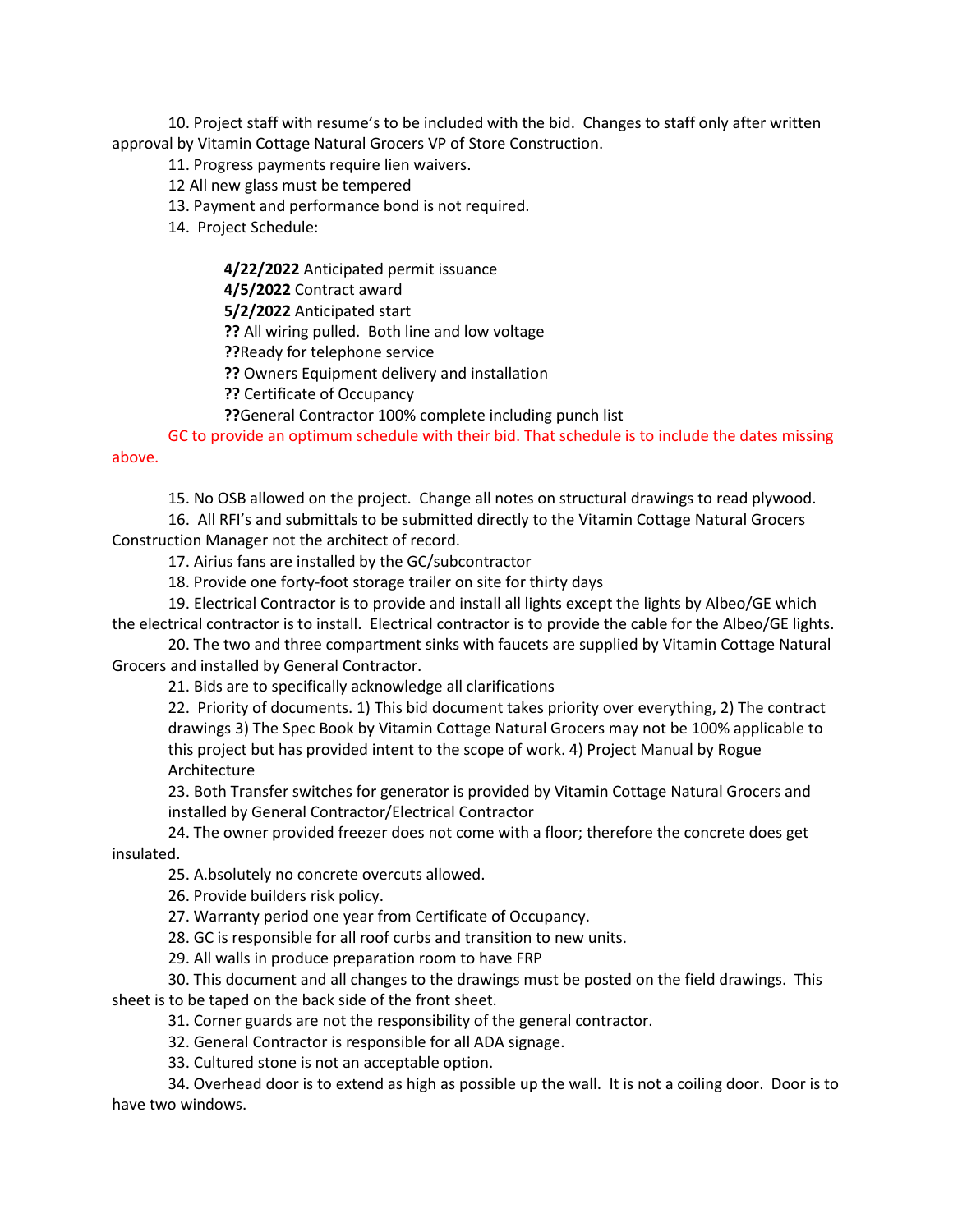35. No exposed conduit between the tops of the refrigeration cases and twelve foot aff.

36. All RTU's are have hail guards installed regardless if existing

37. ADA grab bars and the baby changing table are provided and installed by the General Contractor

38. Toilet paper dispenser, paper towel dispenser, and soap dispenser are provided by Vitamin Cottage Natural Grocers and installed by the General Contractor.

39. Roof walk pads are a requirement of the bid.

40. Please provide and install a clear viewer with a minimum bore of one-inch in two locations. Defender #U-9896

41. Nothing can be anchored to the underside of the roof deck including lights. No exception.

42. New sewer tie in is to happen a minimum of five feet outside the building. All new sewer lines from that point.

43. It Room plywood is 2'-0"H X 6'-0"W

44. Thermostat sensor mounting height is 5'-6" unless located at shelving then it is to be raised to 7'-6"

45. TV Mount is supplied and installed by the GC. Must be minimum 80"aff clear to bottom of TV

46. Electrician is to pull the low voltage wires for the refrigeration system as shown on the plans. This must be stranded wire. Electrician is to land all wire at the refrigeration cases, but not at the compressor rack.

49. All appliances are provided by NGVC and installed by GC

50. Please provide power for the building sign areas on the front. A. Vitamin Cottage emblem with Natural Grocers. Electrician to make final connection. Assume three locations

51. Include an extra final clean in the project.

52. Include three dumpsters a minimum of 30 yards in the bid. This is one for equipment and two for the stocking team.

53. Existing perimeter walls need to be finished to the deck.

54. Weld a metal strip on all hollow metal doors that is six feet long over the strike side of the existing exterior door. This applies to existing doors.

55. Roof access ladder requires an extension

56. Granite counter top by GC

57 Counting Room and IT Room requires the security screen within the wall on the outside of the room.

58. GC is to paint interior of building. GC to carry touch up paint, and all required yellow paint including existing bollards at front of store.

59. Mop Sink FRP is to be two pieces 4' X 4' on two walls at the mop sink

60. No exposed concrete joints that should be under cases. No over cuts in concrete.

61. HVAC filters to be changed and dated at turnover with paper filters.

62. Power poles to extend to the bottom of the joist and about a foot off the ground for the cash register stands

63. All switches and outlets to be labeled for circuit

64. Provide and install upper cabinets above lower ones shown on A11.1.

65. Fire sprinklers will need to be modified

66. GC to flush all sewer lines prior to turnover to NGVC

67. GC to Camera all sewer lines before turnover and send video to Natural Grocers Construction Manager.

68. GC is Responsible to Flood test roof.

69. Occ sensors to be ceiling mount. Radio Frequency type not allowed.